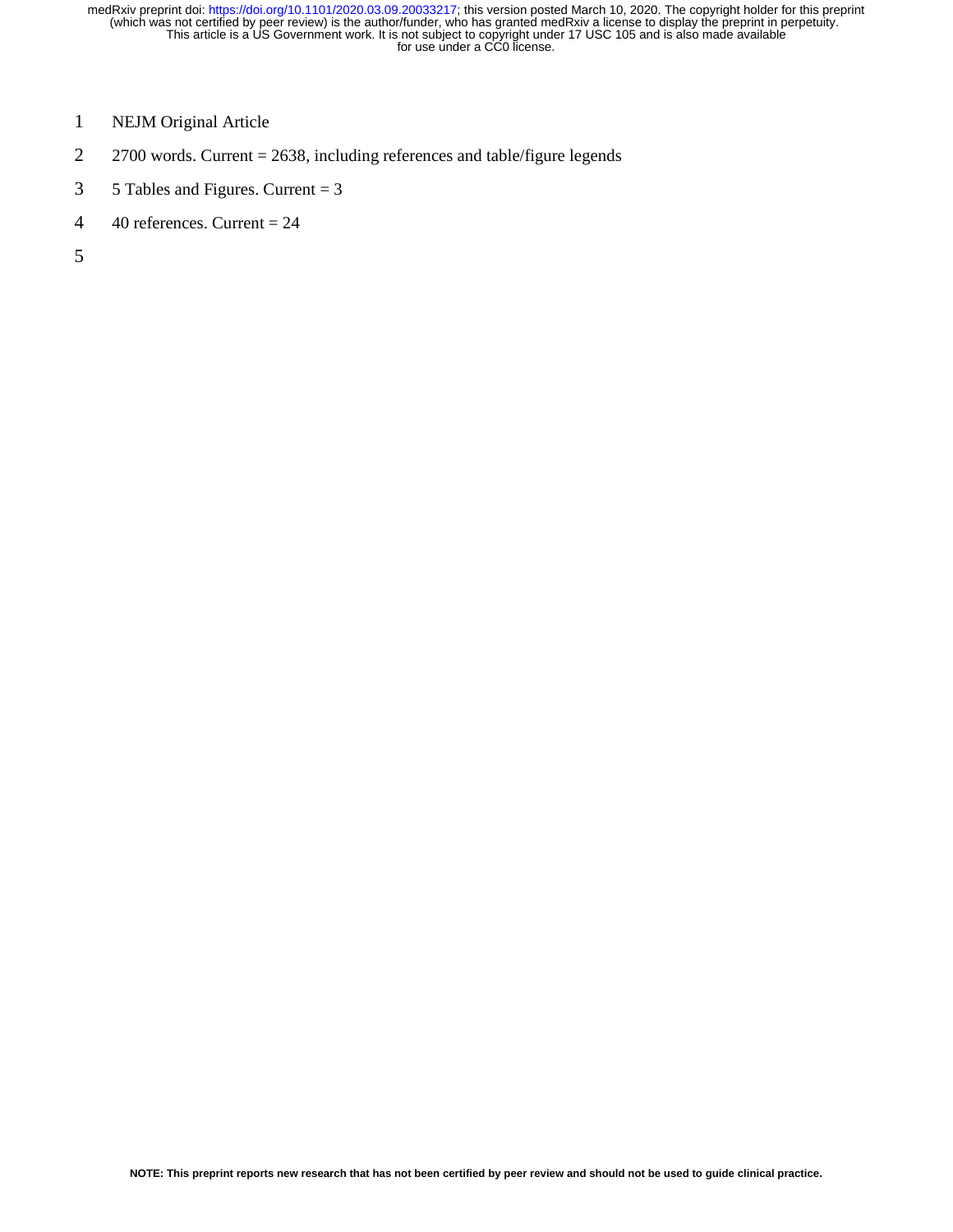| 6      | Aerosol and surface stability of HCoV-19 (SARS-CoV-2) compared to SARS-CoV-1                                                                                           |  |  |  |  |  |
|--------|------------------------------------------------------------------------------------------------------------------------------------------------------------------------|--|--|--|--|--|
| $\tau$ | Neeltje van Doremalen <sup>1*</sup> , Trenton Bushmaker <sup>1*</sup> , Dylan H. Morris <sup>2*</sup> , Myndi G. Holbrook <sup>1</sup> , Amandine                      |  |  |  |  |  |
| $8\,$  | Gamble <sup>3</sup> , Brandi N. Williamson <sup>1</sup> , Azaibi Tamin <sup>4</sup> , Jennifer L. Harcourt <sup>4</sup> , Natalie J. Thornburg <sup>4</sup> , Susan I. |  |  |  |  |  |
| 9      | Gerber <sup>4</sup> , James O. Lloyd-Smith <sup>3,5</sup> , Emmie de Wit <sup>1</sup> , Vincent J. Munster <sup>1</sup>                                                |  |  |  |  |  |
| 10     |                                                                                                                                                                        |  |  |  |  |  |
| 11     | Laboratory of Virology, Division of Intramural Research, National Institute of Allergy and<br>1.                                                                       |  |  |  |  |  |
| 12     | Infectious Diseases, National Institutes of Health, Hamilton, MT, USA                                                                                                  |  |  |  |  |  |
| 13     | Department of Ecology and Evolutionary Biology, Princeton University, Princeton, NJ, USA<br>2.                                                                         |  |  |  |  |  |
| 14     | Department of Ecology and Evolutionary Biology, University of California, Los Angeles, Los<br>3.                                                                       |  |  |  |  |  |
| 15     | Angeles, CA, USA                                                                                                                                                       |  |  |  |  |  |
| 16     | Division of Viral Diseases, National Center for Immunization and Respiratory Diseases, Centers<br>4.                                                                   |  |  |  |  |  |
| 17     | for Disease Control and Prevention, Atlanta, GA, USA.                                                                                                                  |  |  |  |  |  |
| 18     | Fogarty International Center, National Institutes of Health, Bethesda, MD, USA<br>5.                                                                                   |  |  |  |  |  |
| 19     |                                                                                                                                                                        |  |  |  |  |  |
| 20     |                                                                                                                                                                        |  |  |  |  |  |
| 21     | * These authors contributed equally to this article                                                                                                                    |  |  |  |  |  |
| 22     |                                                                                                                                                                        |  |  |  |  |  |
| 23     |                                                                                                                                                                        |  |  |  |  |  |
| 24     |                                                                                                                                                                        |  |  |  |  |  |
| 25     |                                                                                                                                                                        |  |  |  |  |  |
| 26     |                                                                                                                                                                        |  |  |  |  |  |
| 27     |                                                                                                                                                                        |  |  |  |  |  |
| 28     |                                                                                                                                                                        |  |  |  |  |  |
| 29     |                                                                                                                                                                        |  |  |  |  |  |
| 30     |                                                                                                                                                                        |  |  |  |  |  |
| 31     |                                                                                                                                                                        |  |  |  |  |  |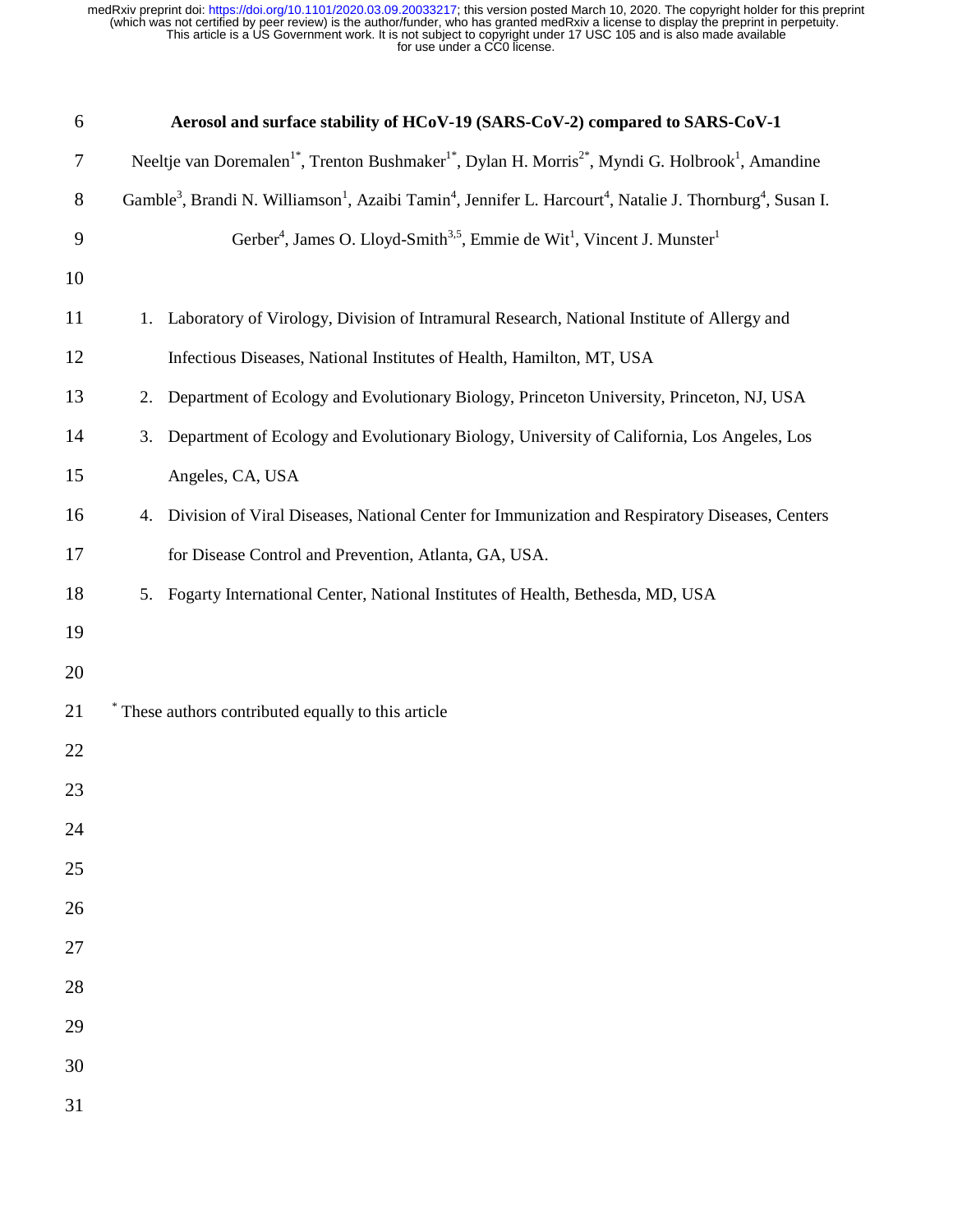## 32 **Abstract**

- 33 HCoV-19 (SARS-2) has caused >88,000 reported illnesses with a current case-fatality ratio of ~2%. Here, 34 we investigate the stability of viable HCoV-19 on surfaces and in aerosols in comparison with SARS-35 CoV-1. Overall, stability is very similar between HCoV-19 and SARS-CoV-1. We found that viable virus 36 could be detected in aerosols up to 3 hours post aerosolization, up to 4 hours on copper, up to 24 hours on 37 cardboard and up to 2-3 days on plastic and stainless steel. HCoV-19 and SARS-CoV-1 exhibited similar 38 half-lives in aerosols, with median estimates around 2.7 hours. Both viruses show relatively long viability 39 on stainless steel and polypropylene compared to copper or cardboard: the median half-life estimate for 40 HCoV-19 is around 13 hours on steel and around 16 hours on polypropylene. Our results indicate that 41 aerosol and fomite transmission of HCoV-19 is plausible, as the virus can remain viable in aerosols for
- 42 multiple hours and on surfaces up to days.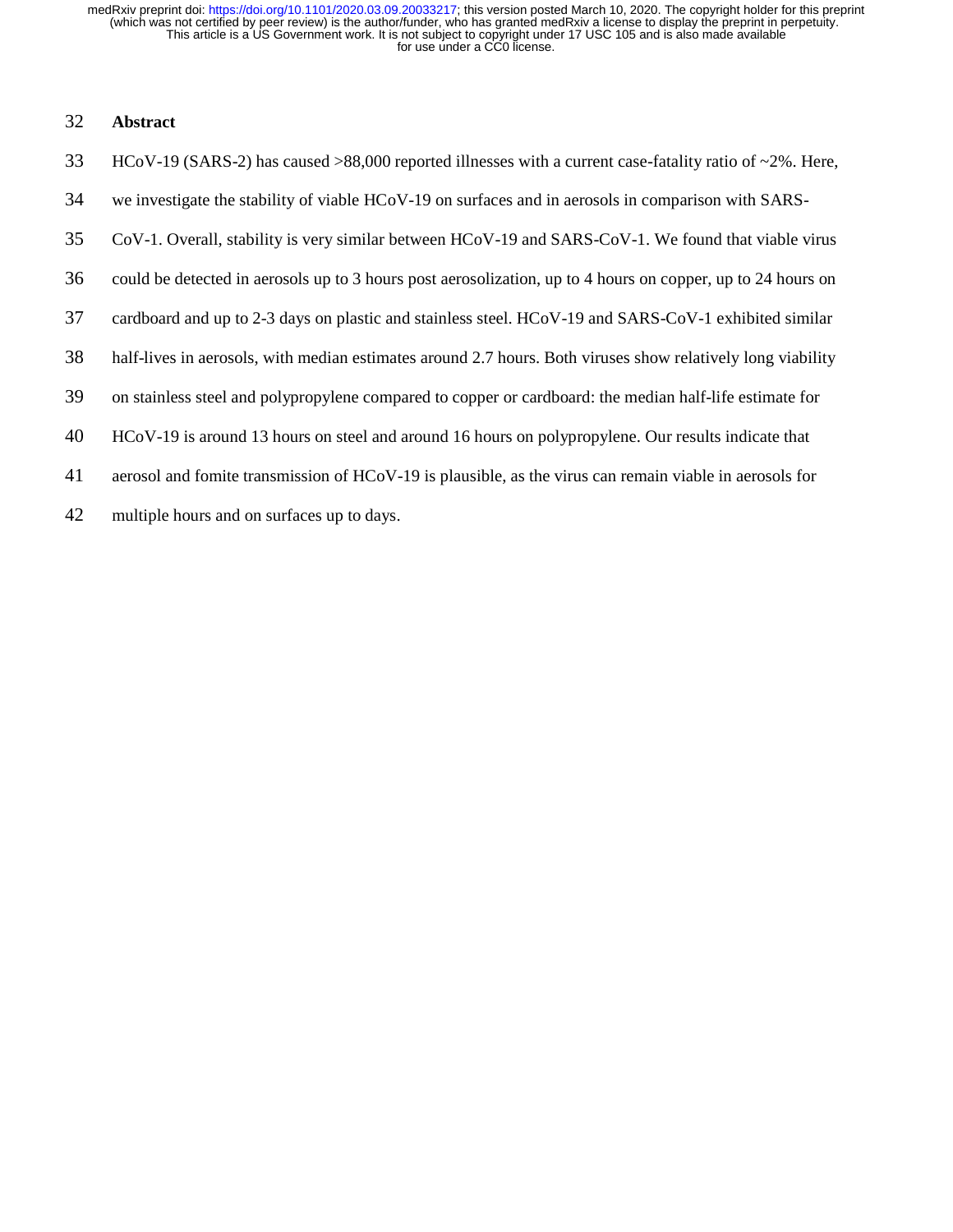| 43 | A novel human coronavirus, now named severe acute respiratory syndrome coronavirus 2                                    |
|----|-------------------------------------------------------------------------------------------------------------------------|
| 44 | (SARS-CoV-2, referred to as HCoV-19 throughout this manuscript) emerged in Wuhan, China in late                         |
| 45 | 2019. As of March 3, 2020, >88,000 cases have been diagnosed in 64 countries, including 2915 deaths. <sup>1</sup>       |
| 46 | The rapid expansion of this outbreak is indicative of efficient human-to-human transmission. <sup>2,3</sup> HCoV-19     |
| 47 | has been detected in upper and lower respiratory tract samples from patients, with high viral loads in                  |
| 48 | upper respiratory tract samples. <sup>4,5</sup> Therefore, virus transmission via respiratory secretions in the form of |
| 49 | droplets ( $>5$ microns) or aerosols ( $<5$ microns) appears to be likely. Virus stability in air and on surfaces       |
| 50 | may directly affect virus transmission, as virus particles need to remain viable long enough after being                |
| 51 | expelled from the host to be taken up by a novel host. Airborne transmission or fomite transmission were                |
| 52 | thought to play important roles in the epidemiology of the two zoonotic coronaviruses that emerged this                 |
| 53 | century, SARS-CoV-1 and MERS-CoV. <sup>6</sup> Airborne transmission may have been responsible for the largest          |
| 54 | superspreading event during the SARS epidemic of 2002-2003, <sup>7</sup> and numerous nosocomial                        |
| 55 | superspreading events of SARS-CoV-1 were linked to aerosol-generating medical procedures. <sup>8-10</sup> Fomite        |
| 56 | transmission was also suspected during the SARS epidemic, and one analysis of a nosocomial SARS-                        |
| 57 | CoV-1 superspreading event concluded that fomites had played a significant role. <sup>11</sup>                          |
| 58 | Given the potential impact of different routes of transmission on the epidemiology of emerging                          |
| 59 | viruses, it is crucial to quantify the virological traits that may shape these aspects of HCoV-19                       |
| 60 | transmission. Here, we analyze the aerosol and surface stability of HCoV-19 and compare it with SARS-                   |
| 61 | CoV-1, the most closely related coronavirus known to infect humans. <sup>12</sup> We evaluated the aerosol stability    |
| 62 | of HCoV-19 and SARS-CoV-1 for up to three hours in aerosols and up to 7 days on different surfaces.                     |
| 63 | We estimated decay rates of HCoV-19 and SARS-CoV-1 in each condition using a Bayesian regression                        |
| 64 | model.                                                                                                                  |
| 65 |                                                                                                                         |
| 66 | <b>Methods</b>                                                                                                          |
| 67 | HCoV-19 nCoV-WA1-2020 (MN985325.1) <sup>13</sup> and SARS-CoV-1 Tor2 (AY274119.3) <sup>14</sup> were the                |

68 strains used in our comparison. Virus stability in aerosols was determined as described previously at 65%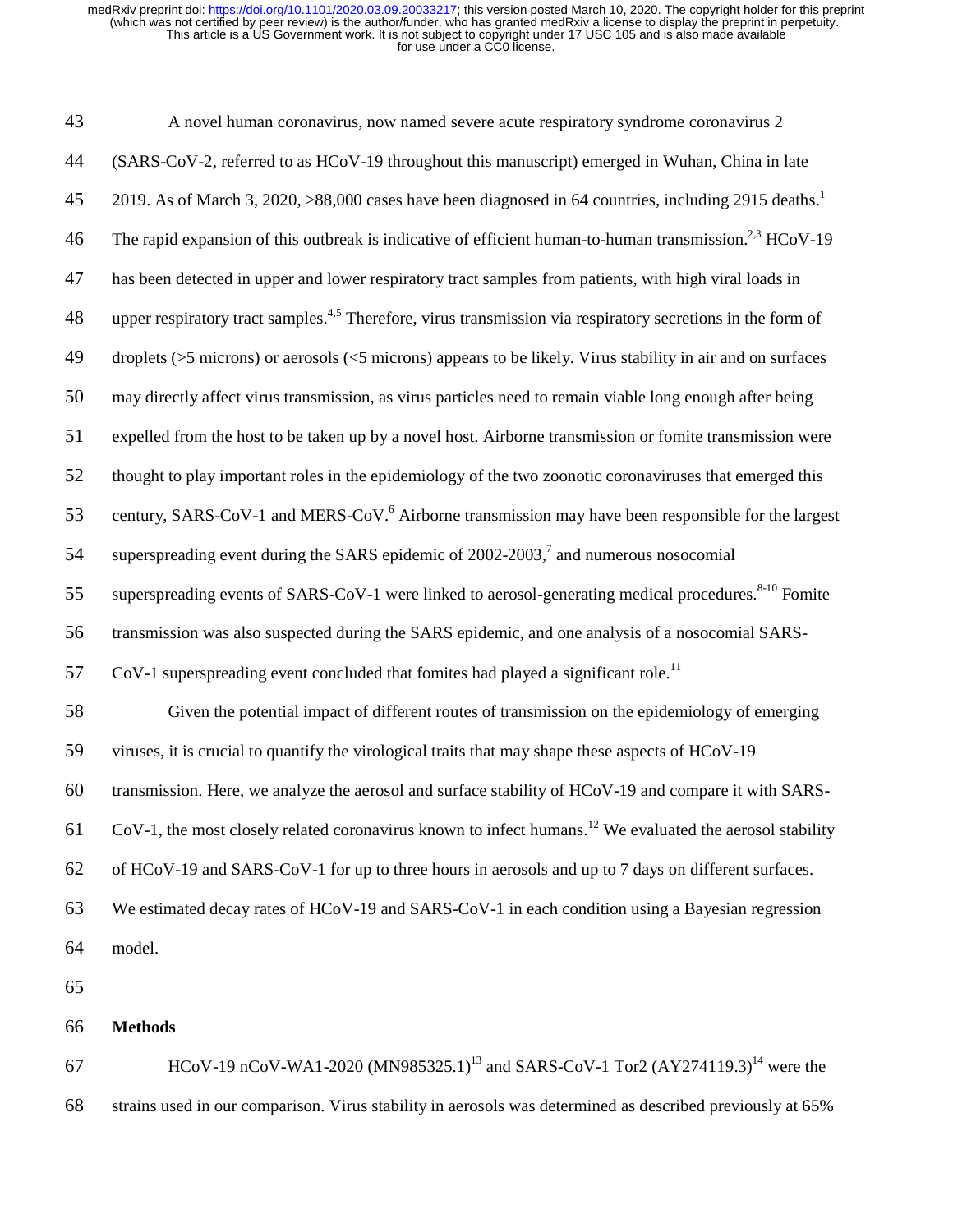69 relative humidity (RH) and 21-23°C.<sup>15</sup> In short, aerosols ( $\leq$ 5 µm) containing HCoV-19 (10<sup>5.25</sup>) 70 TCID<sub>50</sub>/mL) or SARS-CoV-1 (10<sup>6.75-7</sup> TCID<sub>50</sub>/mL) were generated using a 3-jet Collison nebulizer and 71 fed into a Goldberg drum to create an aerosolized environment. Aerosols were maintained in the 72 Goldberg drum and samples were collected at 0, 30, 60, 120 and 180 minutes post-aerosolization on a 73 47mm gelatin filter (Sartorius). Filters were dissolved in 10 mL of DMEM containing 10% FBS. Three 74 replicate experiments were performed. 75 Surface stability was evaluated on plastic (polypropylene, ePlastics), AISI 304 alloy stainless 76 steel (Metal Remnants), copper (99.9%) (Metal Remnants) and cardboard (local supplier) representing a 77 variety of household and hospital situations and was performed as described previously at 40% RH and 78 21-23°C using an inoculum of  $10^5$  TCID<sub>50</sub>/mL.<sup>16</sup> This inoculum resulted in cycle-threshold values (Ct) 79 between 20 and 22 similar to those observed in samples from human upper and lower respiratory tract.<sup>4</sup> In 80 short, 50 µl of virus was deposited on the surface and recovered at predefined time-points by adding 1 mL 81 of DMEM. Stability on cardboard was evaluated by depositing 50 µl of virus on the surface and 82 recovering the inoculum by swabbing of the surface, the swab was deposited 1 mL of DMEM. Three 83 replicate experiments were performed for each surface. Viable virus in all surface and aerosol samples 84 was quantified by end-point titration on Vero E6 cells as described previously.<sup>16</sup> The Limit of Detection 85 (LOD) for the assays was10<sup>0.5</sup> TCID<sub>50</sub>/mL for plastic, steel and cardboard and  $10^{1.5}$  TCID<sub>50</sub>/mL for copper

86 (due to toxicity caused by the copper in the undiluted samples).

87 The durations of detectability depend on initial inoculum and sampling method, as expected. To 88 evaluate the inherent stability of the viruses, we estimated the decay rates of viable virus titers using a 89 Bayesian regression model. This modeling approach allowed us to account for differences in initial 90 inoculum levels across replicates, as well as interval-censoring of titer data and other sources of 91 experimental noise. The model yields estimates of posterior distributions of viral decay rates and half-92 lives in the various experimental conditions – that is, estimates of the range of plausible values for these 93 parameters given our data, with an estimate of the overall uncertainty.<sup>17</sup> We describe our modeling 94 approach in more detail in the Supplemental Materials.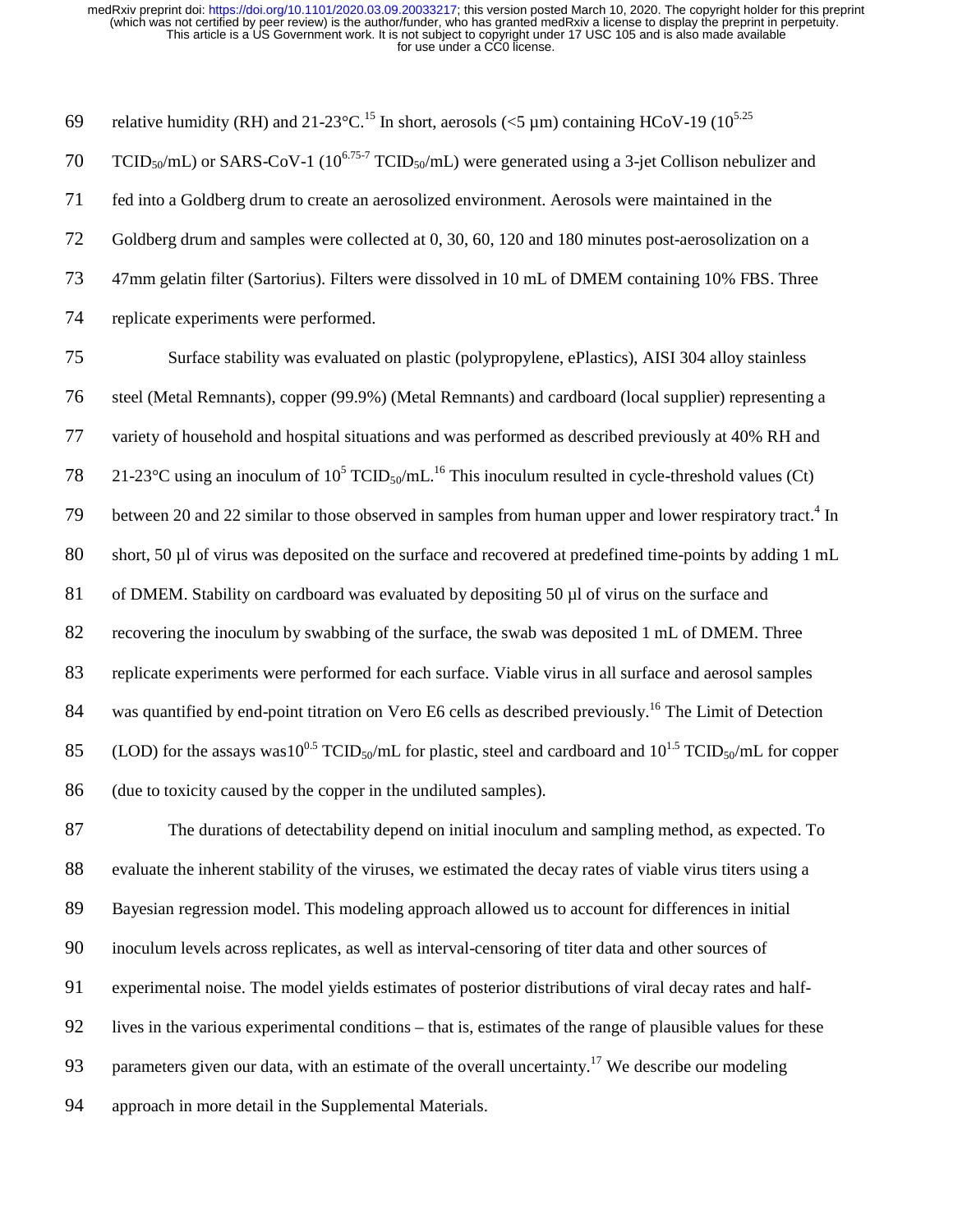95

## 96 **Results**

97 HCoV-19 remained viable in aerosols throughout the duration of our experiment (180 minutes) 98 with a reduction in infectious titer 3 hours post-aerosolization from  $10^{3.5}$  to  $10^{2.7}$  CID<sub>50</sub>/L (mean across 99 three replicates). This reduction in viable virus titer is relatively similar to the reduction observed in 100 aerosols containing SARS-CoV-1, from  $10^{4.3}$  to  $10^{3.5}$  TCID<sub>50</sub>/mL (mean across three replicates) (Figure 101 1A).

102 HCoV-19 was most stable on plastic and stainless steel and viable virus could be detected up to 103 72 hours post application (Figure 1B), though by then the virus titer was greatly reduced (polypropylene 104 from  $10^{3.7}$  to  $10^{0.6}$  TCID<sub>50</sub>/mL after 72 hours, stainless steel from  $10^{3.7}$  to  $10^{0.6}$  TCID<sub>50</sub>/mL after 48 hours, 105 mean across three replicates). SARS-CoV-1 had similar stability kinetics and live virus could be detected 106 on these surfaces up to 72 hours on polypropylene and 48 hours on stainless steel (polypropylene from  $107 \t10^{3.4}$  to  $10^{0.7}$  TCID<sub>50</sub>/mL after 72 hours, stainless steel from  $10^{3.6}$  to  $10^{0.6}$  TCID<sub>50</sub>/mL after 48 hours, mean 108 across three replicates). No viable virus could be measured after 4 hours on copper for HCoV-19 and 8 109 hours for SARS-CoV-1, or after 24 hours on cardboard for HCoV-19 and 8 hours for SARS-CoV-1

110 (Figure 1B).

111 Both viruses exhibited exponential decay in viable virus titer across all experimental conditions, 112 as indicated by linear decrease in the  $log_{10}TCID_{50}/mL$  over time (Figure 2A). From the posterior 113 distributions on decay slope parameters we computed posterior distributions for the half-life of each virus 114 in each condition (Figure 2B, Table 1). HCoV-19 and SARS-CoV exhibited similar half-lives in aerosols, 115 with median estimates around 2.7 hours, and 95% credible intervals (2.5%–97.5% quantile range) of 116 (1.65, 7.24 hours) for HCoV-19 and (1.81, 5.45 hours) for SARS-CoV-1 (Table 1). Half-lives on copper 117 were also similar between the two viruses. On cardboard, HCoV-19 showed a considerably longer half-118 life than SARS-CoV-1. Both viruses showed markedly longer viability on stainless steel and 119 polypropylene: the median half-life estimate for HCoV-19 was roughly 13 hours on steel and 16 hours on 120 polypropylene. In general, there was no statistically discernable difference in half-life between the two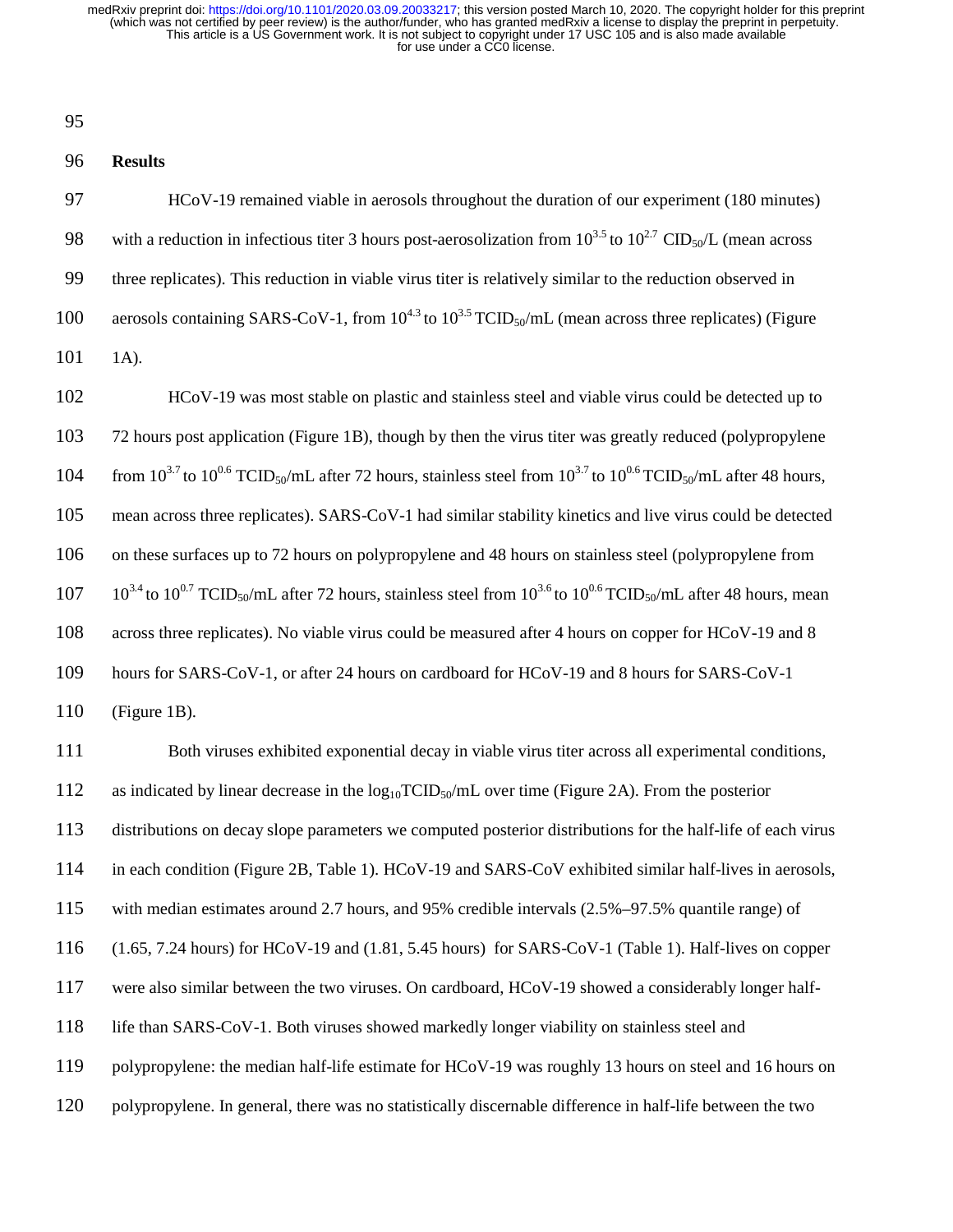121 viruses on any given surface except for cardboard: all other 95% credible intervals for the difference in 122 half-lives overlapped 0 (Fig 2B, Table 1).

- 123
- 124 **Discussion**

125 HCoV-19 has caused many more cases of illness and resulted in more deaths than SARS-CoV-1 126 and is proving more difficult to contain. Our results indicate that the greater transmissibility observed for 127 HCoV-19 is unlikely to be due to greater environmental viability of this virus compared to SARS-CoV-1. 128 Instead, there are a number of potential factors which could account for the epidemiological differences 129 between the two viruses. There have been early indications that individuals infected with HCoV-19 may 130 shed and transmit the virus while pre-symptomatic or asymptomatic<sup>4,18-20</sup>. This reduces the efficacy of 131 quarantine and contact tracing as control measures relative to SARS-CoV-1.<sup>21</sup> Other factors likely to play 132 a role include the infectious dose required to establish an infection, the stability of virus in mucus, and 133 environmental factors such as temperature and relative humidity.<sup>16,22</sup> In ongoing experiments, we are 134 studying virus viability in different matrices, such as nasal secretion, sputum and fecal matter, and while 135 varying environmental conditions, such as temperature and relative humidity. 136 The epidemiology of SARS-CoV-1 was dominated by nosocomial transmission and SARS-CoV 137 was detected on variety of surfaces and objects in healthcare settings.<sup>9</sup> HCoV-19 transmission is also 138 occurring in hospital settings, with over 3000 reported cases of hospital-acquired infections.<sup>23</sup> These cases

highlight the vulnerability of healthcare settings for introduction and spread of HCoV-19.<sup>10</sup> However, in

140 contrast to SARS-CoV-1, most secondary transmission has been reported outside healthcare settings<sup>23</sup> and

141 widespread transmission in the community is being seen in several settings, such as households,

142 workplace and group gatherings.

143 A notable feature of SARS-CoV-1 was super-spreading events, in which a single infected 144 individual was responsible for a large number of secondary cases, well above the average number denoted 145 by the reproduction number  $R_{\text{eff}}^{7-11,20}$  a tendency toward such super-spreading events has two important 146 consequences for the epidemiology of emerging infections: it makes any given introduction of infection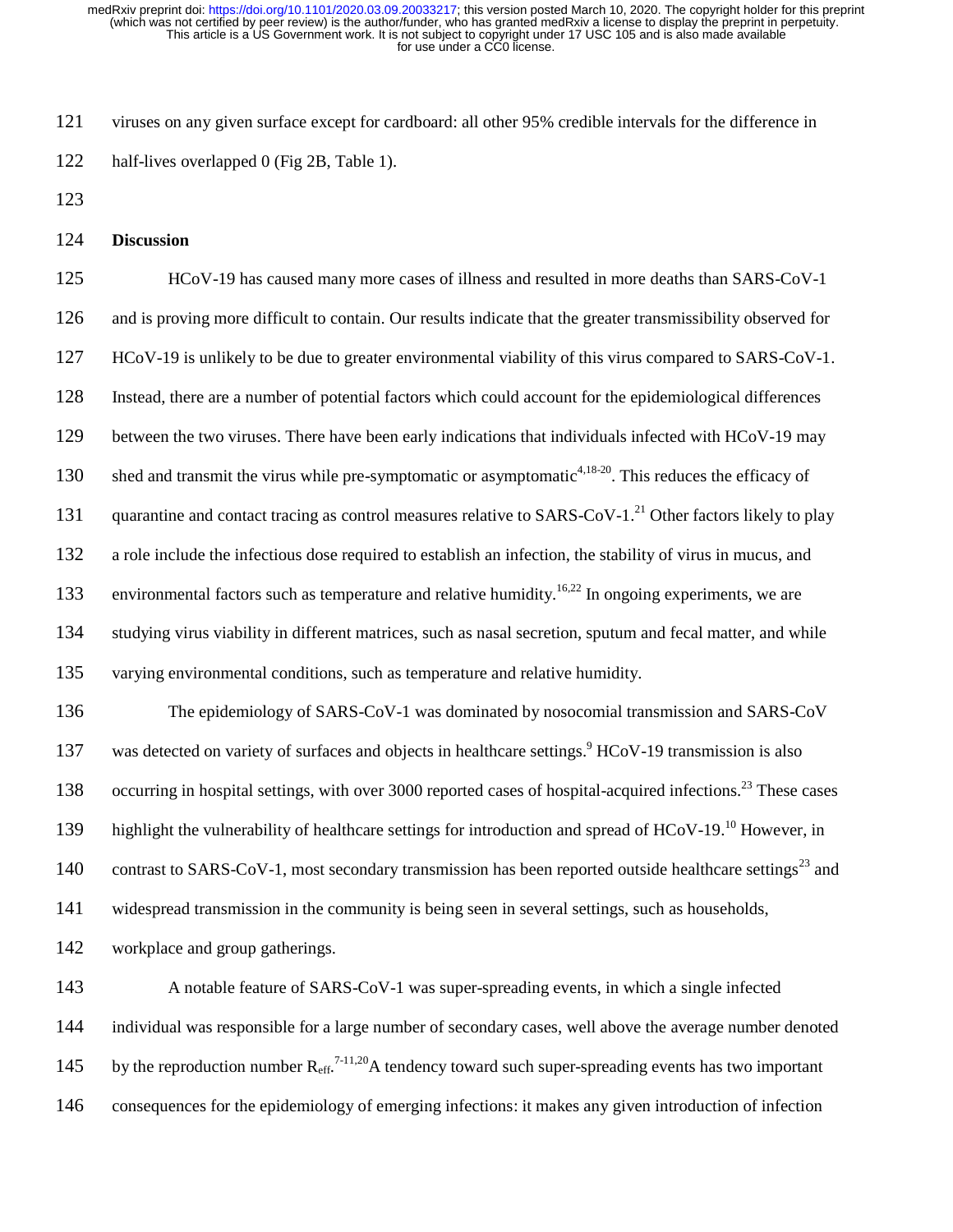| 147 | more likely to die out by chance, but when outbreaks do occur they are explosive and can overwhelm                  |
|-----|---------------------------------------------------------------------------------------------------------------------|
| 148 | hospital and public health capacity. <sup>24</sup> A number of hypothesized super-spreading events have been        |
| 149 | reported for HCoV-19. Given that SARS-CoV-1 superspreading events were linked to aerosol and fomite                 |
| 150 | transmission, <sup>6-11</sup> our finding that HCoV-19 has viability in the environment comparable to that of SARS- |
| 151 | CoV-1 lends credence to the hypothesis that it too may be associated with superspreading.                           |
| 152 | We found that the half-life of HCoV-19 on cardboard is longer than the half-life of SARS-CoV-1.                     |
| 153 | It should be noted that individual replicate data were noticeably noisier for this surface than the other           |
| 154 | surfaces tested (Figures S1–S5), so we advise caution in interpreting this result.                                  |
| 155 | Here, we show that the stability of HCoV-19 and SARS-CoV-1 under the experimental                                   |
| 156 | circumstances tested is similar. Taken together, our results indicate that aerosol and fomite transmission          |
| 157 | of HCoV-19 are plausible, as the virus can remain viable in aerosols for multiple hours and on surfaces up          |
| 158 | to days.                                                                                                            |
| 159 |                                                                                                                     |
|     |                                                                                                                     |
| 160 | <b>Acknowledgements</b>                                                                                             |
| 161 | We would like to thank Kwe Claude Yinde and Michael Letko for experimental assistance. This research                |
| 162 | was supported by the Intramural Research Program of the National Institute of Allergy and Infectious                |
| 163 | Diseases (NIAID), National Institutes of Health (NIH). JOL-S and AG were supported by the Defense                   |
| 164 | Advanced Research Projects Agency DARPA PREEMPT # D18AC00031, and JOL-S was supported by                            |
| 165 | the U.S. National Science Foundation (DEB-1557022) and the Strategic Environmental Research and                     |
| 166 | Development Program (SERDP, RC□2635) of the U.S. Department of Defense. The findings and                            |
| 167 | conclusions in this report are those of the author(s) and do not necessarily represent the official position        |
| 168 | of the Centers for Disease Control and Prevention. Names of specific vendors, manufacturers, or products            |
| 169 | are included for public health and informational purposes; inclusion does not imply endorsement of the              |
| 170 | vendors, manufacturers, or products by the Centers for Disease Control and Prevention or the US                     |
| 171 | Department of Health and Human Services.                                                                            |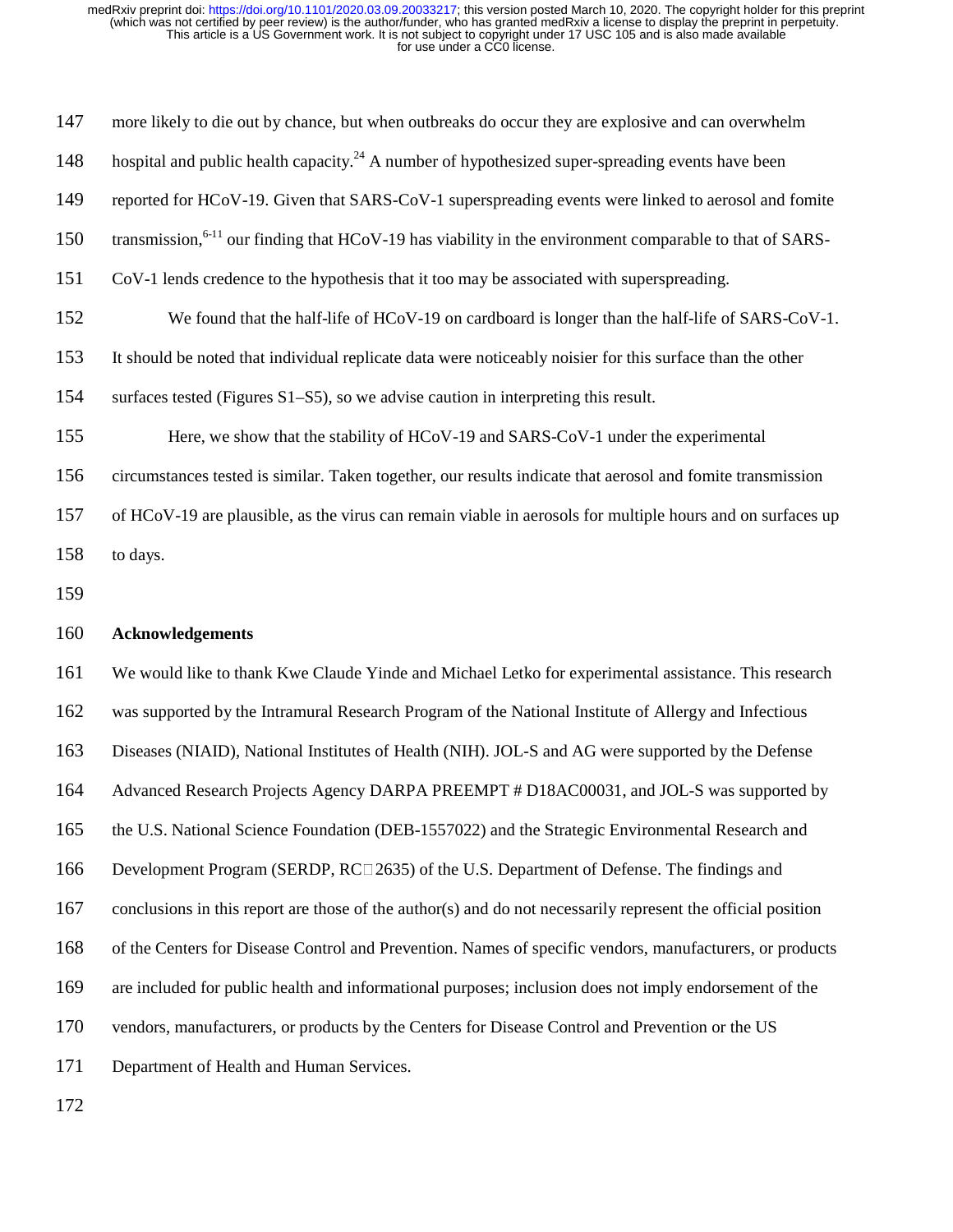| 173                                                                                                                                                                         | Code and data availability                                                                                                                                                                                                                                                                                                                                                                                                                                                                                                                                                                                                                                                                                                                                                                                                                                                                                                                                                                                                                                                                                                                                                                                                                                                                                                                                                                                                                                                                                                                                                                                                                                                                                                                                                                                                                                                                                                                                                                 |
|-----------------------------------------------------------------------------------------------------------------------------------------------------------------------------|--------------------------------------------------------------------------------------------------------------------------------------------------------------------------------------------------------------------------------------------------------------------------------------------------------------------------------------------------------------------------------------------------------------------------------------------------------------------------------------------------------------------------------------------------------------------------------------------------------------------------------------------------------------------------------------------------------------------------------------------------------------------------------------------------------------------------------------------------------------------------------------------------------------------------------------------------------------------------------------------------------------------------------------------------------------------------------------------------------------------------------------------------------------------------------------------------------------------------------------------------------------------------------------------------------------------------------------------------------------------------------------------------------------------------------------------------------------------------------------------------------------------------------------------------------------------------------------------------------------------------------------------------------------------------------------------------------------------------------------------------------------------------------------------------------------------------------------------------------------------------------------------------------------------------------------------------------------------------------------------|
| 174                                                                                                                                                                         | Code and data to reproduce the Bayesian estimation results and produce corresponding figures are                                                                                                                                                                                                                                                                                                                                                                                                                                                                                                                                                                                                                                                                                                                                                                                                                                                                                                                                                                                                                                                                                                                                                                                                                                                                                                                                                                                                                                                                                                                                                                                                                                                                                                                                                                                                                                                                                           |
| 175                                                                                                                                                                         | archived online at OSF: <insert link=""> and available on Github: <insert link=""></insert></insert>                                                                                                                                                                                                                                                                                                                                                                                                                                                                                                                                                                                                                                                                                                                                                                                                                                                                                                                                                                                                                                                                                                                                                                                                                                                                                                                                                                                                                                                                                                                                                                                                                                                                                                                                                                                                                                                                                       |
| 176                                                                                                                                                                         |                                                                                                                                                                                                                                                                                                                                                                                                                                                                                                                                                                                                                                                                                                                                                                                                                                                                                                                                                                                                                                                                                                                                                                                                                                                                                                                                                                                                                                                                                                                                                                                                                                                                                                                                                                                                                                                                                                                                                                                            |
| 177                                                                                                                                                                         |                                                                                                                                                                                                                                                                                                                                                                                                                                                                                                                                                                                                                                                                                                                                                                                                                                                                                                                                                                                                                                                                                                                                                                                                                                                                                                                                                                                                                                                                                                                                                                                                                                                                                                                                                                                                                                                                                                                                                                                            |
| 178<br>179<br>180<br>181<br>182<br>183<br>184<br>185<br>186<br>187<br>188<br>189<br>190<br>191<br>192<br>193<br>194<br>195<br>196<br>197<br>198<br>199<br>200<br>201<br>202 | Coronavirus disease (COVID-2019) situation reports. 2020. (Accessed 26th of February 2020, at<br>1.<br>https://www.who.int/emergencies/diseases/novel-coronavirus-2019/situation-reports/.)<br>Chan JF, Yuan S, Kok KH, et al. A familial cluster of pneumonia associated with the 2019 novel<br>2.<br>coronavirus indicating person-to-person transmission: a study of a family cluster. Lancet 2020;395:514-<br>23.<br>Li Q, Guan X, Wu P, et al. Early Transmission Dynamics in Wuhan, China, of Novel Coronavirus-<br>3.<br>Infected Pneumonia. N Engl J Med 2020.<br>Zou L, Ruan F, Huang M, et al. SARS-CoV-2 Viral Load in Upper Respiratory Specimens of<br>4.<br>Infected Patients. N Engl J Med 2020.<br>Kim JY, Ko JH, Kim Y, et al. Viral Load Kinetics of SARS-CoV-2 Infection in First Two Patients in<br>5.<br>Korea. J Korean Med Sci 2020;35:e86.<br>Otter JA, Donskey C, Yezli S, Douthwaite S, Goldenberg SD, Weber DJ. Transmission of SARS<br>6.<br>and MERS coronaviruses and influenza virus in healthcare settings: the possible role of dry surface<br>contamination. J Hosp Infect 2016;92:235-50.<br>Yu IT, Li Y, Wong TW, et al. Evidence of airborne transmission of the severe acute respiratory<br>7.<br>syndrome virus. N Engl J Med 2004;350:1731-9.<br>Christian MD, Loutfy M, McDonald LC, et al. Possible SARS coronavirus transmission during<br>8.<br>cardiopulmonary resuscitation. Emerg Infect Dis 2004;10:287-93.<br>Chen YC, Huang LM, Chan CC, et al. SARS in hospital emergency room. Emerg Infect Dis<br>9.<br>2004;10:782-8.<br>Judson SD, Munster VJ. Nosocomial Transmission of Emerging Viruses via Aerosol-Generating<br>10.<br>Medical Procedures. Viruses 2019;11.<br>Xiao S, Li Y, Wong TW, Hui DSC. Role of fomites in SARS transmission during the largest<br>11.<br>hospital outbreak in Hong Kong. PLoS One 2017;12:e0181558.<br>Wu A, Peng Y, Huang B, et al. Genome Composition and Divergence of the Novel Coronavirus<br>12. |
| 203<br>204                                                                                                                                                                  | (2019-nCoV) Originating in China. Cell Host Microbe 2020.<br>13.<br>Holshue ML, DeBolt C, Lindquist S, et al. First Case of 2019 Novel Coronavirus in the United                                                                                                                                                                                                                                                                                                                                                                                                                                                                                                                                                                                                                                                                                                                                                                                                                                                                                                                                                                                                                                                                                                                                                                                                                                                                                                                                                                                                                                                                                                                                                                                                                                                                                                                                                                                                                           |
| 205                                                                                                                                                                         | States. N Engl J Med 2020.                                                                                                                                                                                                                                                                                                                                                                                                                                                                                                                                                                                                                                                                                                                                                                                                                                                                                                                                                                                                                                                                                                                                                                                                                                                                                                                                                                                                                                                                                                                                                                                                                                                                                                                                                                                                                                                                                                                                                                 |
| 206<br>207                                                                                                                                                                  | 14.<br>Marra MA, Jones SJ, Astell CR, et al. The Genome sequence of the SARS-associated<br>coronavirus. Science 2003;300:1399-404.                                                                                                                                                                                                                                                                                                                                                                                                                                                                                                                                                                                                                                                                                                                                                                                                                                                                                                                                                                                                                                                                                                                                                                                                                                                                                                                                                                                                                                                                                                                                                                                                                                                                                                                                                                                                                                                         |

208 15. Fischer RJ, Bushmaker T, Judson S, Munster VJ. Comparison of the Aerosol Stability of 2 Strains 209 cf<br>209 of Zaire ebolavirus From the 1976 and 2013 Outbreaks. J Infect Dis 2016:214:S290-S3. 209 of Zaire ebolavirus From the 1976 and 2013 Outbreaks. J Infect Dis 2016;214:S290-S3.

- 210 16. van Doremalen N, Bushmaker T, Munster VJ. Stability of Middle East respiratory syndrome<br>211 coronavirus (MERS-CoV) under different environmental conditions. Euro Surveill 2013;18.
- 211 coronavirus (MERS-CoV) under different environmental conditions. Euro Surveill 2013;18.
- 212 17. Gelman A. Bayesian data analysis. Third edition. ed. Boca Raton: CRC Press; 2014.
- 213 18. Bai Y, Yao L, Wei T, et al. Presumed Asymptomatic Carrier Transmission of COVID-19. JAMA<br>214 2020. 214 2020.<br>215 19.
- 215 19. Rothe C, Schunk M, Sothmann P, et al. Transmission of 2019-nCoV Infection from an 216 Asymptomatic Contact in Germany. N Engl J Med 2020. 216 Asymptomatic Contact in Germany. N Engl J Med 2020.
- 217 20. Tong ZD, Tang A, Li KF, et al. Potential Presymptomatic Transmission of SARS-CoV-2, Zhejiang<br>218 Province, China, 2020. Emerg Infect Dis 2020;26. 218 Province, China, 2020. Emerg Infect Dis 2020;26.
- 219 21. Munster VJ, Koopmans M, van Doremalen N, van Riel D, de Wit E. A Novel Coronavirus<br>220 Emerging in China Key Questions for Impact Assessment. N Engl J Med 2020;382:692-4.
- 220 Emerging in China Key Questions for Impact Assessment. N Engl J Med 2020;382:692-4.
- 221 22. Lunn TJ, Restif O, Peel AJ, et al. Dose-response and transmission: the nexus between reservoir<br>222 hosts, environment and recipient hosts. Philos Trans R Soc Lond B Biol Sci 2019:374:20190016. 222 hosts, environment and recipient hosts. Philos Trans R Soc Lond B Biol Sci 2019;374:20190016.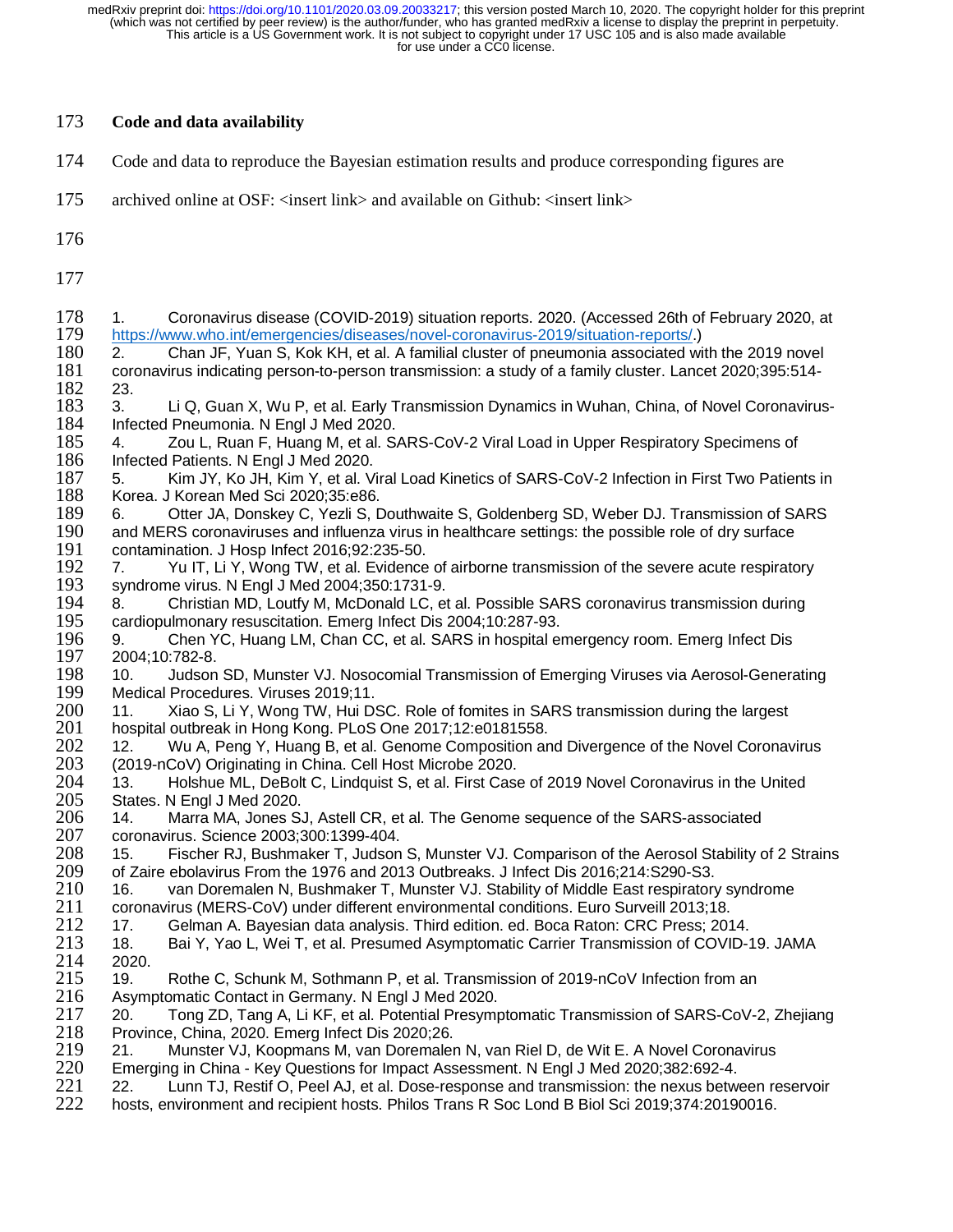- 223 23. Wu Z, McGoogan JM. Characteristics of and Important Lessons From the Coronavirus Disease<br>224 2019 (COVID-19) Outbreak in China: Summary of a Report of 72314 Cases From the Chinese Center fo
- 224 2019 (COVID-19) Outbreak in China: Summary of a Report of 72314 Cases From the Chinese Center for<br>225 Disease Control and Prevention. JAMA 2020.<br>226 24. Lloyd-Smith JO, Schreiber SJ, Kopp PE, Getz WM. Superspreading an
- Disease Control and Prevention. JAMA 2020.<br>24. Lloyd-Smith JO, Schreiber SJ, Kopp F 226 24. Lloyd-Smith JO, Schreiber SJ, Kopp PE, Getz WM. Superspreading and the effect of individual<br>227 variation on disease emergence. Nature 2005;438:355-9.
- variation on disease emergence. Nature 2005;438:355-9.

228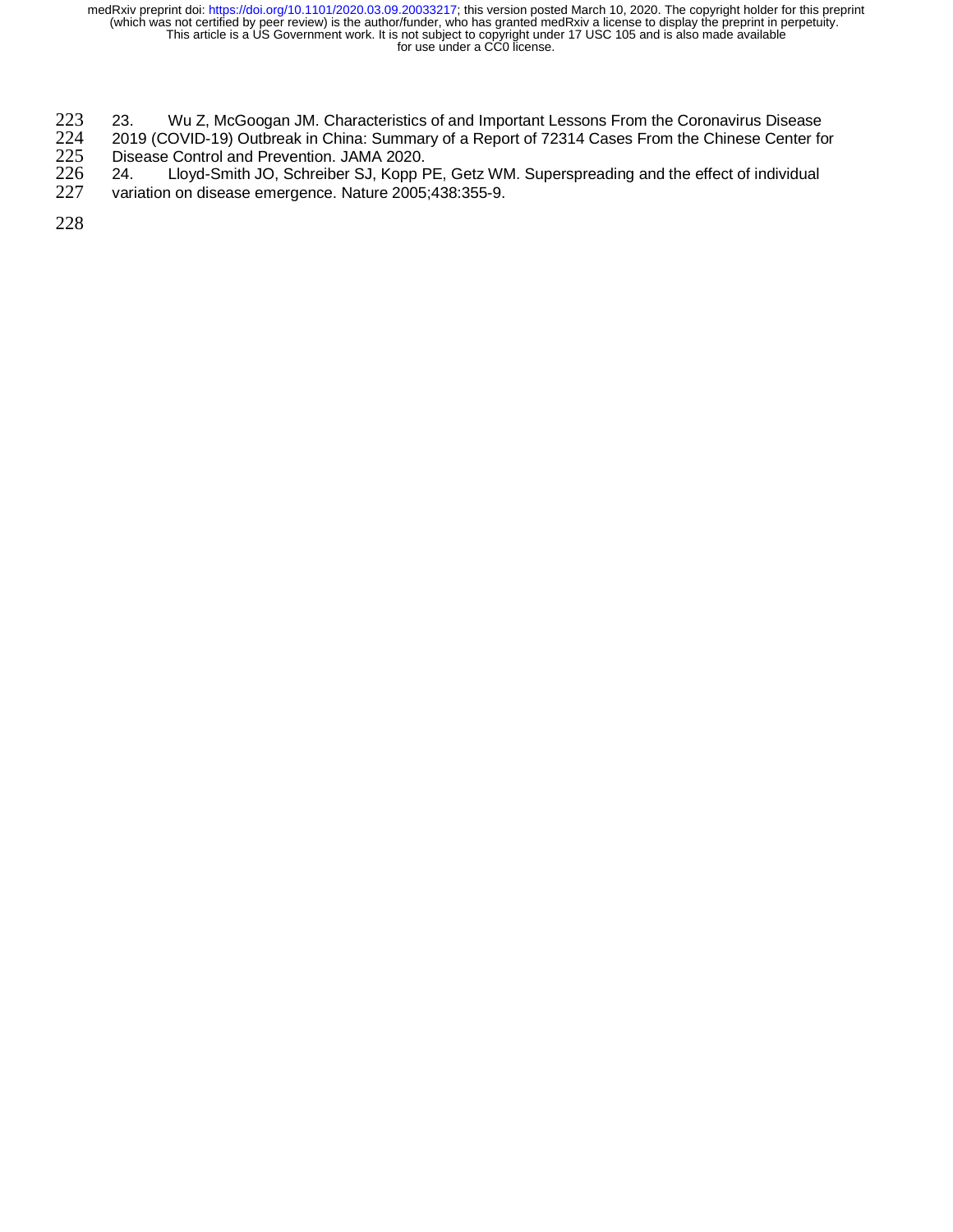

230 Figure 1. Viability of SARS-CoV and HCoV-19 in aerosols and on different surfaces. A) SARS-CoV and 231 HCoV-19 were aerosolized in a rotating drum maintained at 21-23°C and 65% RH. Aerosols were

229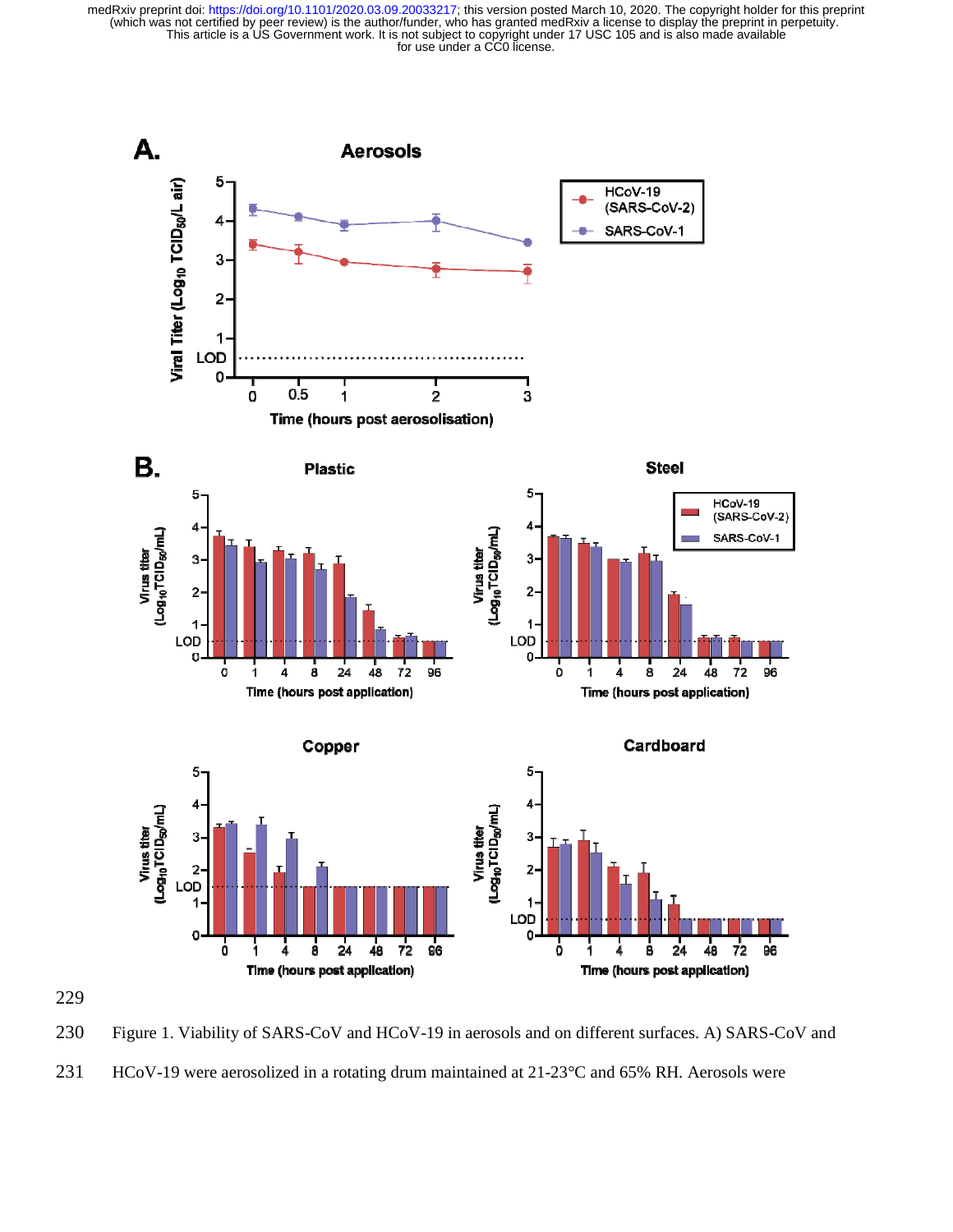232 maintained over 180 minutes and samples were collected at 0-, 30-, 60-, 120- and 180-minutes post 233 aerosolization. Viable virus titer per liter of air is shown in TCID<sub>50</sub>/L air. B) 50 µl of 10<sup>5</sup> TCID<sub>50</sub>/mL of 234 SARS-CoV and HCoV-19 was applied on plastic, steel, copper and cardboard surfaces. At 1, 4, 8, 24, 48, 235 72, and 96 hours samples were obtained for viability assessment. All samples were quantified by end-236 point titration on Vero E6 cells. Plots show the mean and standard error across three replicates. Dotted 237 line shows Limit of Detection (LOD),  $10^{0.5}$  TCID<sub>50</sub>/mL for plastic, steel and cardboard and  $10^{1.5}$ 238 TCID<sub>50</sub>/mL for copper.



240 Figure 2. Estimated exponential decay rates and corresponding half-lives for HCoV-19 and SARS-CoV-241 1. Experimental conditions are ordered by posterior median half-life for HCoV-19. A: Regression plots 242 showing predicted decay of virus titer over time; titer plotted on a logarithmic scale. Points show 243 measured titers and are slightly jittered along the time axis to avoid overplotting. Lines are random draws 244 from the joint posterior distribution of the exponential decay rate (negative of the slope) and intercept 245 (initial virus titer), thus visualizing the range of possible decay patterns for each experimental condition.